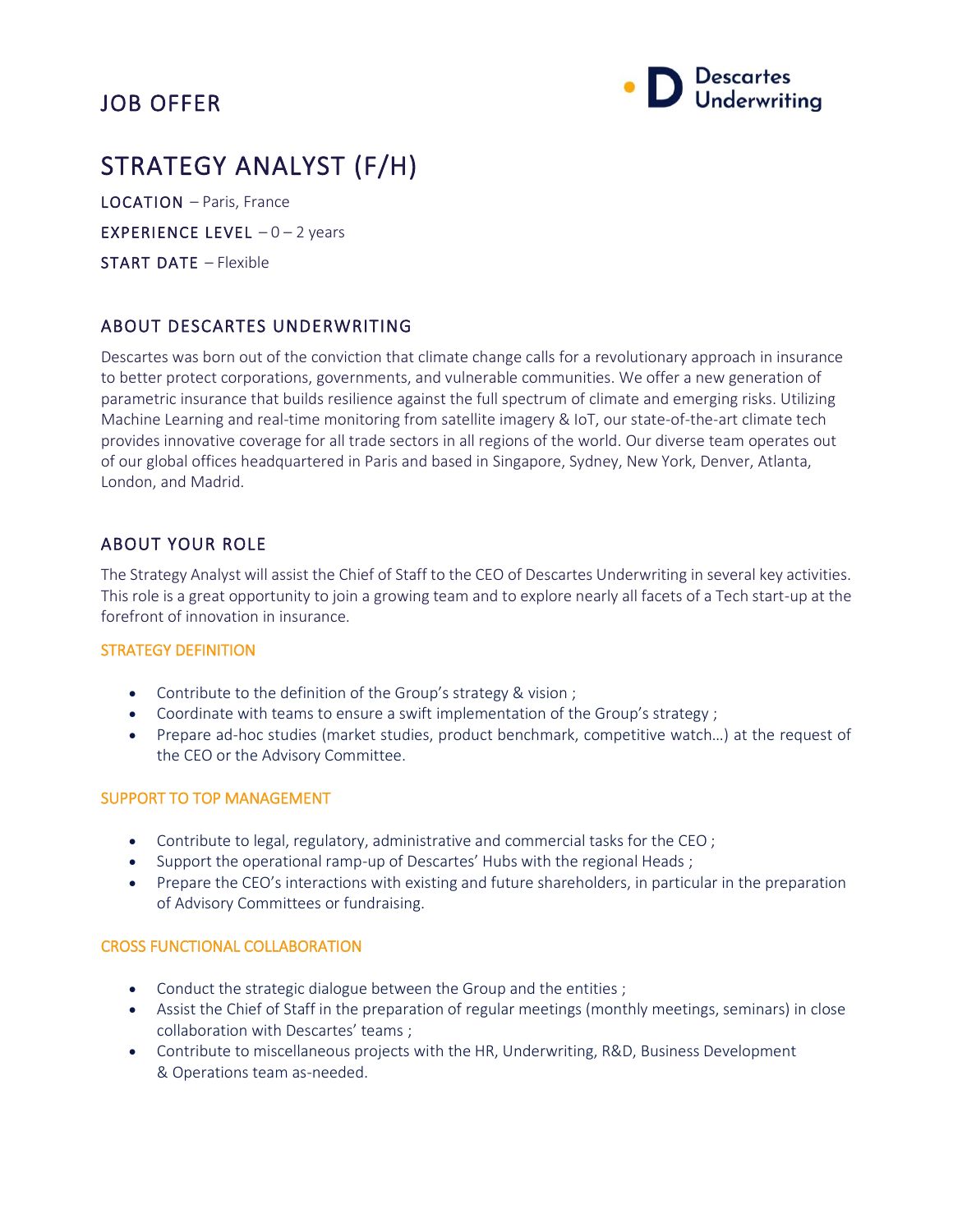# JOB OFFER



### ABOUT YOU

#### EXPERIENCE & QUALIFICATIONS

- Completed a master's degree from a Business/ Engineering school/ University ;
- You have experience in consulting, strategy or finance (M&A, PE, VC) ;
- Previous experience in insurance is valued.

#### **SKILLS**

- Proficiency in Microsoft PowerPoint & Excel ;
- Fluency in French and English (written and verbal communication) required ;
- Eye for quality and attention to detail ;
- Quantitative and qualitative analysis (market sizing, business planning…) ;
- Excellent communication (written and verbal) and interpersonal skills.

#### **MINDSET**

- Eager to learn more about the insurance industry ;
- Results oriented, high energy, with the ability to work in a dynamic and multi-cultural environment ;
- Autonomy and ownership in his / her work ;
- Excellent team player with an entrepreneurial mindset and value of diversity ;
- Ability to take a proactive hands-on approach to solving current and forthcoming problems;
- Strong desire to learn and commitment to the organization's mission ;
- Motivated to help improving businesses' and communities' resilience to climate change.

### WHY JOIN DESCARTES UNDERWRITING?

- Opportunity to work and learn with top data scientists from the most prestigious schools and research labs in France, allowing you to progress towards technical excellence ;
- Commitment from Descartes to its staff of continued learning and development (think annual seminars, training etc.) ;
- Work in a collaborative & professional environment ;
- Be part of an international team, passionate about diversity ;
- Benefit from a referral scheme for successfully referring peers;
- You can benefit from a hybrid work mode.